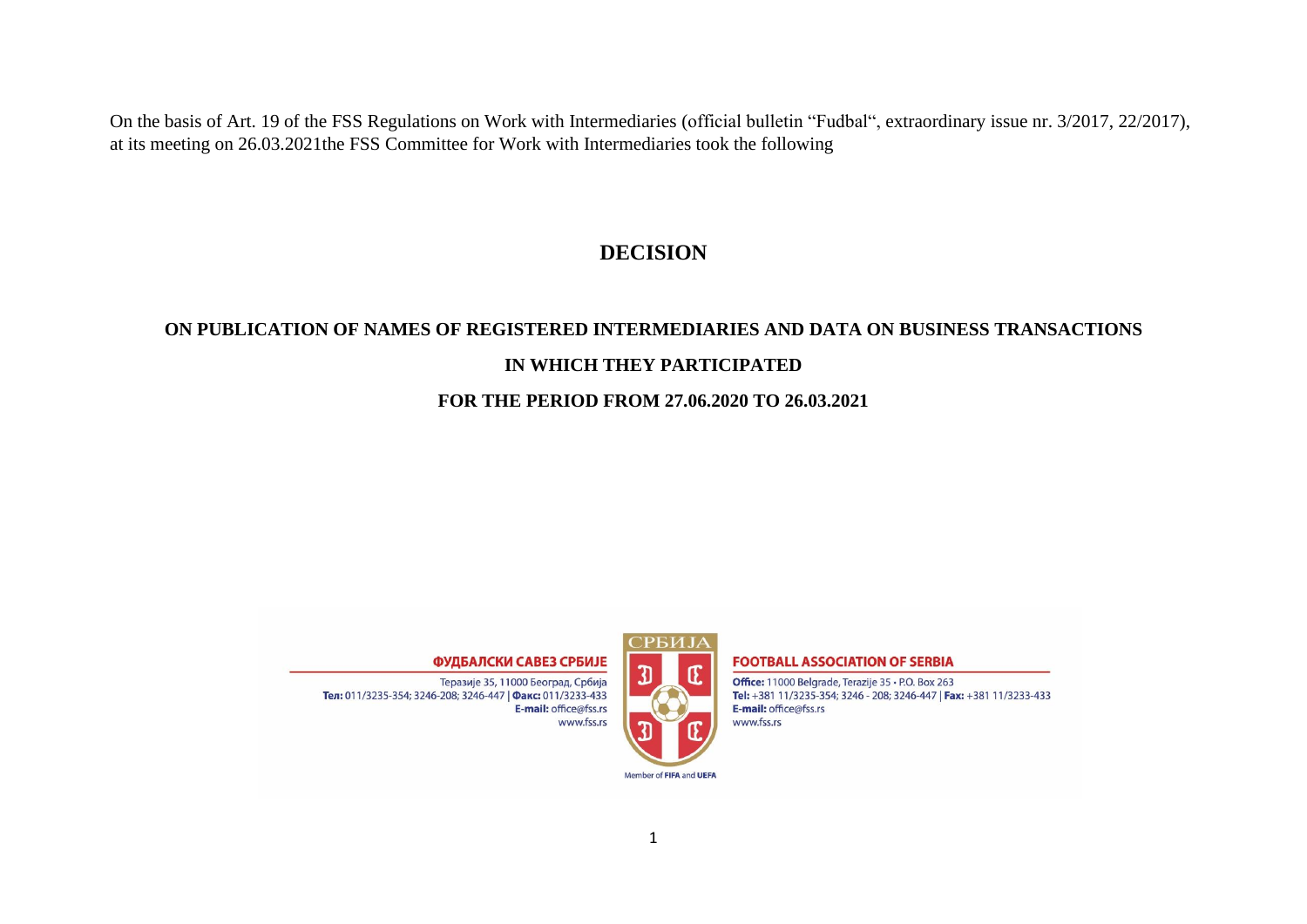| <b>Intermediary</b> |                |                         | <b>Client</b> | For the                | <b>Type of</b>     | Representation                | <b>Date</b> | <b>Value</b>                 |
|---------------------|----------------|-------------------------|---------------|------------------------|--------------------|-------------------------------|-------------|------------------------------|
| <b>Name</b>         | <b>Surname</b> | <b>Agency</b>           | (Club)        | <i>player</i>          | <b>Transaction</b> |                               |             |                              |
| Romeo               | Filipović      |                         | ${\rm FK}$    | Macky                  | Professional       | Representation                | 26.06.2020. | 88.000,00                    |
|                     |                |                         | Partizan      | Bagnack                | Contract           | of the Club                   |             | EUR net                      |
|                     | Rajber         | <b>Stellar Football</b> | <b>FK</b>     | Miloš Jojić            | Professional       | Representation                | 05.10.2020. | 85.000,00                    |
| Roy                 |                | Gmbh                    | Partizan      |                        | Contract           | of the Club                   |             | EUR net:                     |
|                     |                |                         |               |                        |                    |                               |             | 45.000,00                    |
|                     |                |                         |               |                        |                    |                               |             | until                        |
|                     |                |                         |               |                        |                    |                               |             | 31.10.2020.                  |
|                     |                |                         |               |                        |                    |                               |             | 40.000,00                    |
|                     |                |                         |               |                        |                    |                               |             | until                        |
|                     |                |                         |               |                        |                    |                               |             | 31.07.2021.                  |
| Miloš               | Mutavdžić      |                         | <b>FK</b>     | Nikola Terzić          | Professional       | Representation                | 03.02.2021. | 9.800.00 EUR                 |
|                     |                |                         | Partizan      |                        | Contract           | of the Club                   |             | net                          |
| Milan               | <b>Biševac</b> | Foot Monde              | <b>FK</b>     | Jean-                  | Professional       | Representation<br>of the Club | 07.10.2020. | 100.400,00                   |
|                     |                | d.o.o.                  | Partizan      | Christophe<br>Bahebeck | Contract           |                               |             | EUR net in 3<br>instalments: |
|                     |                |                         |               |                        |                    |                               |             | 33.200,00                    |
|                     |                |                         |               |                        |                    |                               |             | until                        |
|                     |                |                         |               |                        |                    |                               |             | 31.05.2021                   |
|                     |                |                         |               |                        |                    |                               |             | 33.600,00                    |
|                     |                |                         |               |                        |                    |                               |             | until                        |
|                     |                |                         |               |                        |                    |                               |             | 31.05.2022                   |
|                     |                |                         |               |                        |                    |                               |             | 33.600,00                    |
|                     |                |                         |               |                        |                    |                               |             | until                        |
|                     |                |                         |               |                        |                    |                               |             | 31.05.2023                   |
| Ivica               | Pavlović       | IP Consulting           | <b>FK</b>     | Umar Sadiq             | Transfer from FK   | Representation                | 15.10.2020. | 400.000,00                   |
|                     |                |                         | Partizan      |                        | Partizan to        | of the Club                   |             | EUR net                      |
|                     |                |                         |               |                        | Almeria SAD        |                               |             |                              |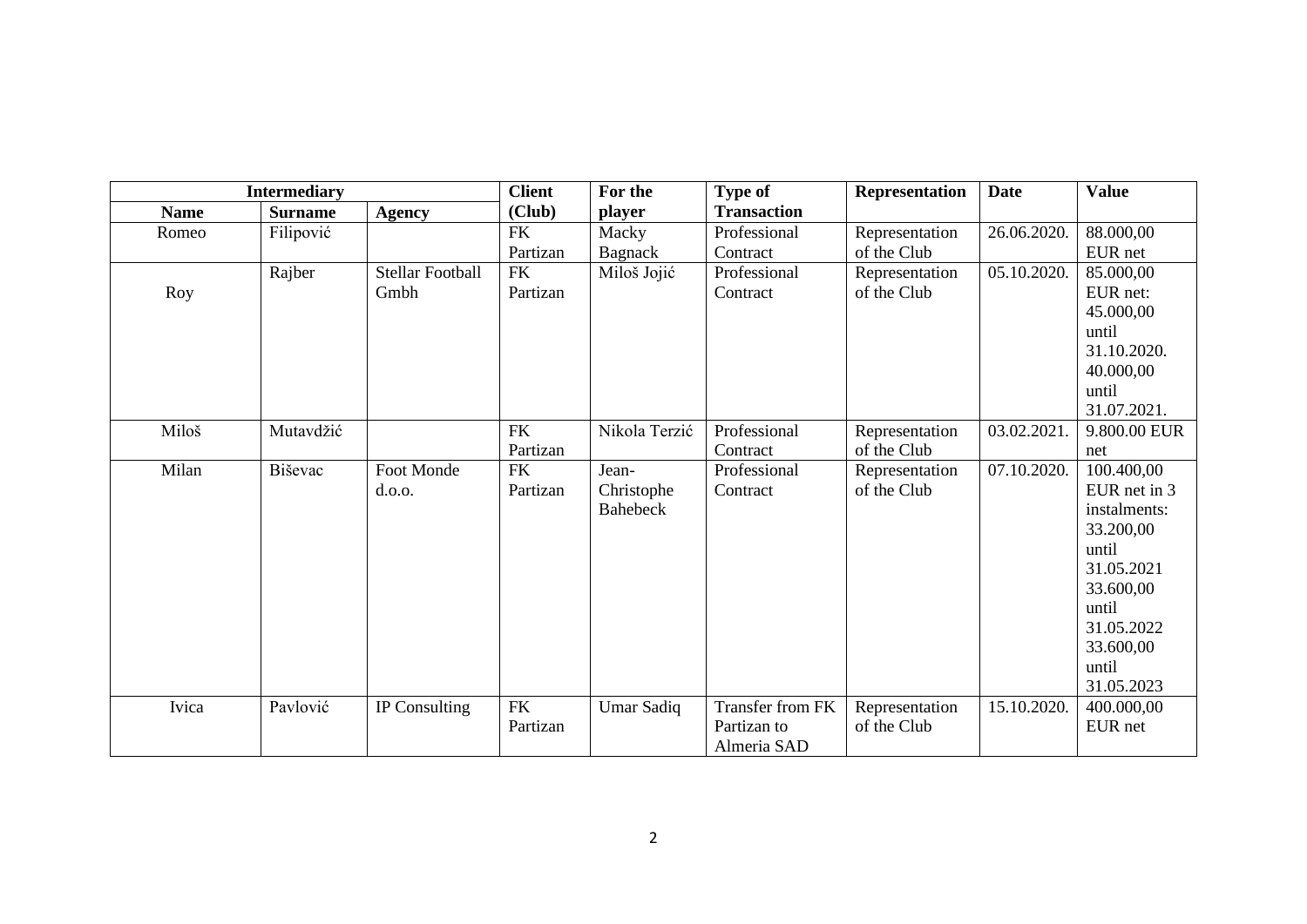| Nikola  | Damjanac   | <b>ND</b> Sports<br>Group           | <b>FK</b><br>Partizan  | Filip<br>Stevanović  | Transfer from FK<br>Partizan to FC<br><b>Manchester City</b>                                           | Representation<br>of the Club | 02.11.2020.               | 520.000.00<br>EUR net<br>120.000,00<br>EUR after 1st<br>instalment<br>from Man<br>City<br>400.000,00<br>until<br>31.07.2021 |
|---------|------------|-------------------------------------|------------------------|----------------------|--------------------------------------------------------------------------------------------------------|-------------------------------|---------------------------|-----------------------------------------------------------------------------------------------------------------------------|
| Mladen  | Simić      |                                     | <b>FK</b><br>Partizan  | Ivan<br>Obradović    | Professional<br>Contract                                                                               | Representation<br>of the Club | 23.10.2020.               | 11.500,00<br><b>EUR</b>                                                                                                     |
| Nemanja | Bogdanović | PR                                  | <b>FK</b><br>Partizan  | Marko<br>Živković    | Professional<br>Contract                                                                               | Representation<br>of the Club | 13.01.2021                | 21.700,00<br>EUR net                                                                                                        |
| Darko   | Ristić     |                                     | ${\rm FK}$<br>Partizan | Svetozar<br>Marković | <b>Loan Contract</b><br>with FC<br>Olympiakos and<br>Professional<br>Contract with<br>Svetozar Miletić | Representation<br>of the Club | 18.11.2020.               | 15.800,00<br>EUR net                                                                                                        |
| Dalibor | Polić      |                                     | <b>FK</b><br>Partizan  | Uroš Vitas           | Transfer from FK<br>Partizan to Al<br>Qadsiah FC                                                       | Representation<br>of the Club | 21.10.2020.               | 40.000,00<br><b>EUR</b>                                                                                                     |
| Milan   | Bogdanović | <b>Seven Stars</b><br>Agency d.o.o. | <b>FK</b><br>Partizan  | Nemanja<br>Miletić   | Transfer from FK<br>Partizan to Al<br>Read Saudi FC                                                    | Representation<br>of the Club | $\overline{04.09.2020}$ . | 44.000,00<br><b>EUR</b>                                                                                                     |
| Milan   | Bogdanović | <b>Seven Stars</b><br>Agency d.o.o. | <b>FK</b><br>Partizan  | Nemanja<br>Miletić   | New Professional<br>Contract                                                                           | Representation<br>of the Club | 22.06.2020.               | 41.420,00<br><b>EUR</b>                                                                                                     |
| Rade    | Ćaldović   |                                     | <b>FK</b><br>Partizan  | Nemanja<br>Nikolić   | Transfer from FK<br>Partizan to Al<br>Read SC                                                          | Representation<br>of the Club | 23.10.2020.               | 20.000,00<br><b>USD</b>                                                                                                     |
| Ivica   | Pavlović   | IP Consulting                       | <b>FK</b><br>Partizan  | <b>Umar Sadiq</b>    | Transfer from AS<br>Roma to FK<br>Partizan                                                             | Representation<br>of the Club | 02.10.2020.               | 234.815,00<br><b>EUR</b>                                                                                                    |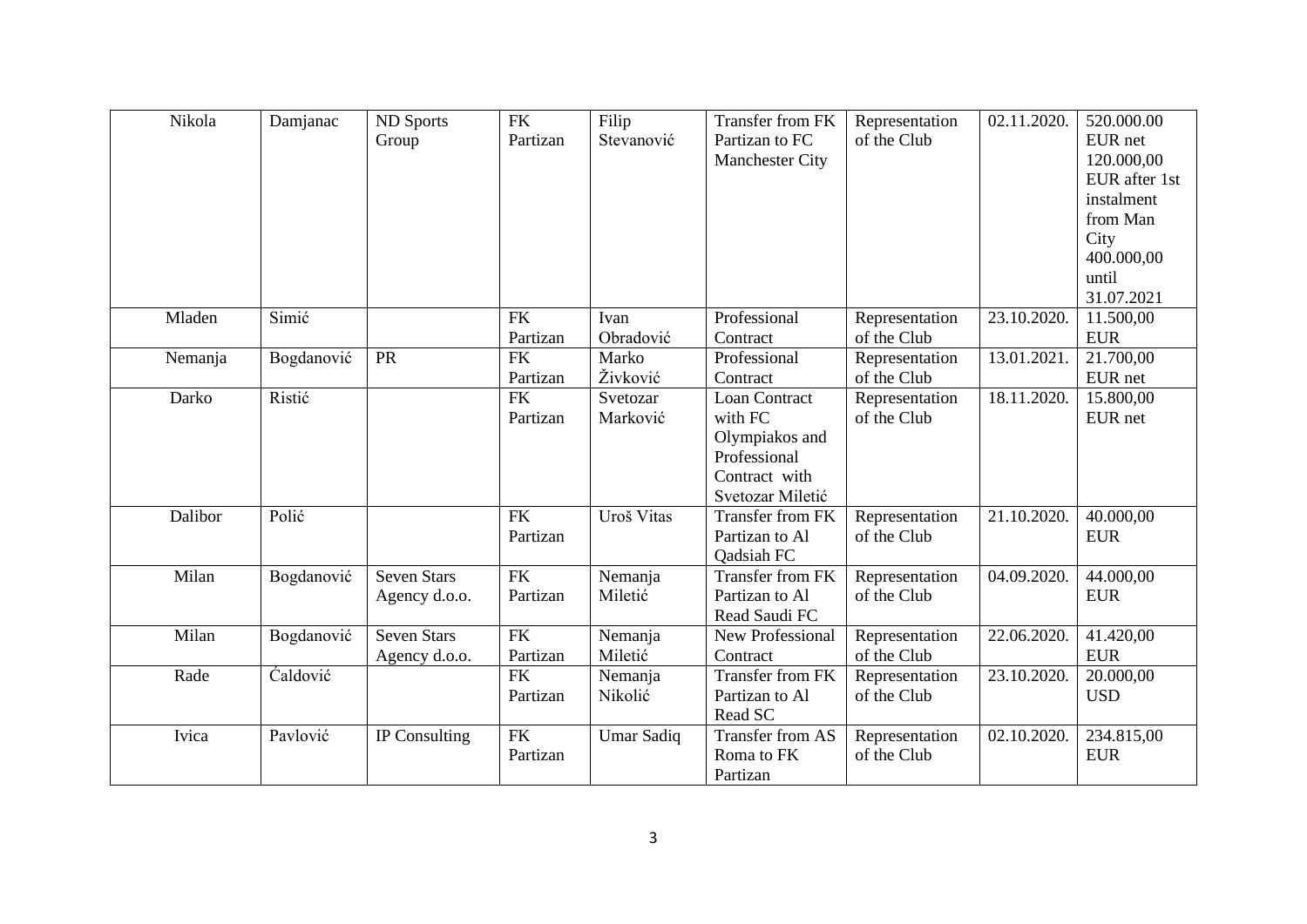| Ivica<br>Pavlović<br><b>FK</b><br>Professional<br>IP Consulting<br>28.01.2021.<br>Philippo<br>Representation<br>Crvena<br>Falco<br>of the Club<br>Contract<br>Zvezda<br>Miroslav<br>Stamenković<br><b>FK</b><br>Dušan<br>05.10.2020.<br>Transfer from FK<br><b>Stam Sports</b><br>Representation<br>Jovančić<br>of the Club<br>International<br>Crvena<br>Crvena Zvezda to<br>Zvezda<br>Rizespor Futbol<br>Yatirimlari San.<br>Ve Tic. A.S.<br>Miroslav<br>Stamenković<br>Transfer from US<br>28.01.2021.<br><b>FK</b><br>Representation<br>Philippo<br>Falco<br>Lecce to FK<br>of the Club<br>Crvena<br>Zvezda<br>Crvena Zvezda | 206.268,00<br>EUR net<br>24.000,00<br>EUR in 2<br>instalments:<br>12.000,00<br>until<br>22.10.2020.<br>12.000,00<br>until<br>02.02.2021<br>80.000,00<br>EUR in 3 |
|----------------------------------------------------------------------------------------------------------------------------------------------------------------------------------------------------------------------------------------------------------------------------------------------------------------------------------------------------------------------------------------------------------------------------------------------------------------------------------------------------------------------------------------------------------------------------------------------------------------------------------|------------------------------------------------------------------------------------------------------------------------------------------------------------------|
|                                                                                                                                                                                                                                                                                                                                                                                                                                                                                                                                                                                                                                  |                                                                                                                                                                  |
|                                                                                                                                                                                                                                                                                                                                                                                                                                                                                                                                                                                                                                  |                                                                                                                                                                  |
|                                                                                                                                                                                                                                                                                                                                                                                                                                                                                                                                                                                                                                  |                                                                                                                                                                  |
|                                                                                                                                                                                                                                                                                                                                                                                                                                                                                                                                                                                                                                  |                                                                                                                                                                  |
|                                                                                                                                                                                                                                                                                                                                                                                                                                                                                                                                                                                                                                  |                                                                                                                                                                  |
|                                                                                                                                                                                                                                                                                                                                                                                                                                                                                                                                                                                                                                  |                                                                                                                                                                  |
|                                                                                                                                                                                                                                                                                                                                                                                                                                                                                                                                                                                                                                  |                                                                                                                                                                  |
|                                                                                                                                                                                                                                                                                                                                                                                                                                                                                                                                                                                                                                  |                                                                                                                                                                  |
|                                                                                                                                                                                                                                                                                                                                                                                                                                                                                                                                                                                                                                  |                                                                                                                                                                  |
|                                                                                                                                                                                                                                                                                                                                                                                                                                                                                                                                                                                                                                  |                                                                                                                                                                  |
|                                                                                                                                                                                                                                                                                                                                                                                                                                                                                                                                                                                                                                  |                                                                                                                                                                  |
|                                                                                                                                                                                                                                                                                                                                                                                                                                                                                                                                                                                                                                  |                                                                                                                                                                  |
|                                                                                                                                                                                                                                                                                                                                                                                                                                                                                                                                                                                                                                  | instalments:                                                                                                                                                     |
|                                                                                                                                                                                                                                                                                                                                                                                                                                                                                                                                                                                                                                  | 36.000,00                                                                                                                                                        |
|                                                                                                                                                                                                                                                                                                                                                                                                                                                                                                                                                                                                                                  | until                                                                                                                                                            |
|                                                                                                                                                                                                                                                                                                                                                                                                                                                                                                                                                                                                                                  | 15.02.2021.                                                                                                                                                      |
|                                                                                                                                                                                                                                                                                                                                                                                                                                                                                                                                                                                                                                  | 26.400,00<br>until                                                                                                                                               |
|                                                                                                                                                                                                                                                                                                                                                                                                                                                                                                                                                                                                                                  | 15.12.2021.                                                                                                                                                      |
|                                                                                                                                                                                                                                                                                                                                                                                                                                                                                                                                                                                                                                  | 17.600,00                                                                                                                                                        |
|                                                                                                                                                                                                                                                                                                                                                                                                                                                                                                                                                                                                                                  | until                                                                                                                                                            |
|                                                                                                                                                                                                                                                                                                                                                                                                                                                                                                                                                                                                                                  | 15.12.2022.                                                                                                                                                      |
| Professional<br>Milan<br>Bogdanović<br><b>Seven Stars</b><br><b>FK</b><br>10.07.2020.<br>Aleksandar<br>Representation                                                                                                                                                                                                                                                                                                                                                                                                                                                                                                            | 100.000 EUR                                                                                                                                                      |
| of the Club<br>Agency d.o.o.<br>Crvena<br>Katai<br>Contract                                                                                                                                                                                                                                                                                                                                                                                                                                                                                                                                                                      | in 2                                                                                                                                                             |
| Zvezda                                                                                                                                                                                                                                                                                                                                                                                                                                                                                                                                                                                                                           | instalments:                                                                                                                                                     |
|                                                                                                                                                                                                                                                                                                                                                                                                                                                                                                                                                                                                                                  | 50.000,00                                                                                                                                                        |
|                                                                                                                                                                                                                                                                                                                                                                                                                                                                                                                                                                                                                                  | until                                                                                                                                                            |
|                                                                                                                                                                                                                                                                                                                                                                                                                                                                                                                                                                                                                                  | 15.10.2020.<br>50.000,00                                                                                                                                         |
|                                                                                                                                                                                                                                                                                                                                                                                                                                                                                                                                                                                                                                  |                                                                                                                                                                  |
|                                                                                                                                                                                                                                                                                                                                                                                                                                                                                                                                                                                                                                  | until                                                                                                                                                            |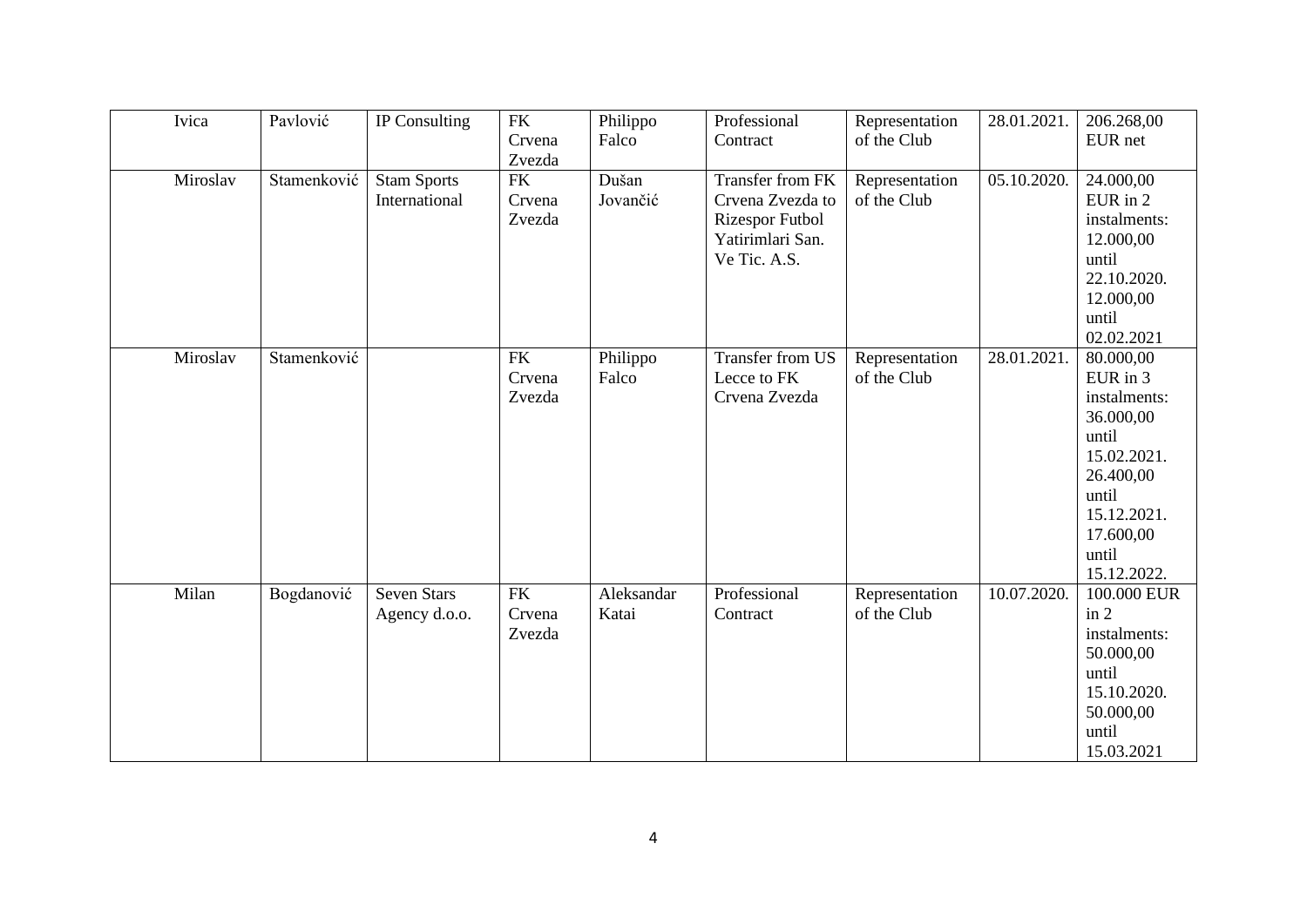| Nikola | Damjanac   | ND Sports<br>Group d.o.o.                                | <b>FK</b><br>Crvena<br>Zvezda  | Mateo<br>Ezekuuiel<br>Garcia | Transfer from FK<br>Crvena Zvezda to<br>FC Aris           | Representation<br>of the Club | 07.10.2020.               | 96.000,00 in 3<br>instalments:<br>24.000,008-<br>days deadline,<br>48.000,00<br>until<br>05.11.2020<br>24.000,00<br>until<br>05.08.2021                  |
|--------|------------|----------------------------------------------------------|--------------------------------|------------------------------|-----------------------------------------------------------|-------------------------------|---------------------------|----------------------------------------------------------------------------------------------------------------------------------------------------------|
| Ivica  | Pavlović   | IP Consulting                                            | ${\rm FK}$<br>Crvena<br>Zvezda | Diego<br>Falcinelli          | Loan Contract                                             | Representation<br>of the Club | $\overline{10.09.2020}$ . | 66.527,52<br><b>EUR</b>                                                                                                                                  |
| Miloš  | Bogdanović | Miloš<br>Bogdanović<br><b>NBM</b><br>Consulting<br>Sport | <b>FK</b><br>Crvena<br>Zvezda  | Axel<br>Mohamed<br>Bakayoko  | Professional<br>Contract                                  | Representation<br>of the Club | 31.12.2020                | 74.800,00<br><b>EUR</b>                                                                                                                                  |
| Saša   | Pavlović   | <b>SSBP</b><br>Consulting                                | <b>FK</b><br>Crvena<br>Zvezda  | Miloš Vulić                  | <b>Transfer from FK</b><br>Crvena Zvezda to<br>FC Crotone | Representation<br>of the Club | 14.09.2020.               | 48.000,00<br><b>EUR</b>                                                                                                                                  |
| Loius  | Denolle    |                                                          | <b>FK</b><br>Crvena<br>Zvezda  | Guelor Kanga<br>Kaku         | Professional<br>Contract                                  | Representation<br>of the Club | 30.07.2020.               | 196.915,92<br>EUR in 3<br>instalments:<br>65.638,64<br>EUR on<br>signature,<br>65.638,64<br>EUR until<br>15.12.2020,<br>65.638,34<br>until<br>15.09.2021 |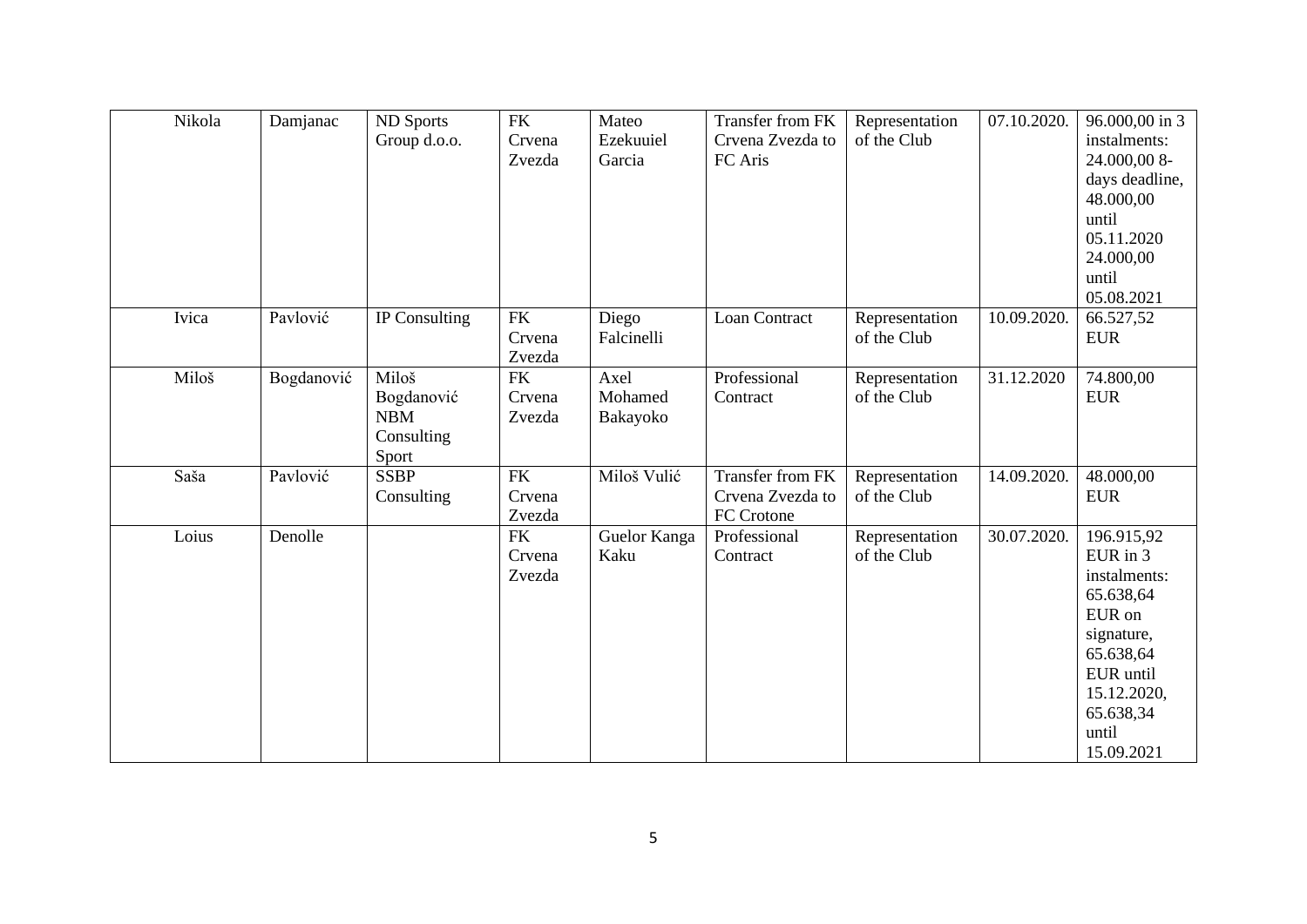| Aleksandar            | Čanović        | <b>Tsentar Sport</b><br><b>Consult EOOD</b>                                      | FK<br>Crvena<br>Zvezda        | Zoran<br>Popović                         | Professional<br>Contract                                                     | Representation<br>of the Club | 31.07.2020. | 41.140,00<br><b>EUR</b> |
|-----------------------|----------------|----------------------------------------------------------------------------------|-------------------------------|------------------------------------------|------------------------------------------------------------------------------|-------------------------------|-------------|-------------------------|
| <b>Brayan</b><br>John | Greenwood      | Futureball                                                                       | <b>FK</b><br>Crvena<br>Zvezda | Antonio<br>Manuel<br>Fernandez<br>Mendes | Transfer from FK<br>Crvena Zvezda to<br>Samsunspor FC                        | Representation<br>of the Club | 23.09.2020. | 56.000,00<br><b>EUR</b> |
| Gianluca              | Di<br>Domenico | Sport11 AG                                                                       | <b>FK</b><br>Crvena<br>Zvezda | Seku Sanogo                              | Professional<br>Contract                                                     | Representation<br>of the Club | 18.01.2021. | 66.000,00<br><b>EUR</b> |
| Vladimir              | Jorović        | Flov d.o.o.                                                                      | <b>FK</b><br>Čukarički        | Veljko<br>Birmančević                    | Transfer from FK<br>Čukarički to<br>Malmo FF                                 | Representation<br>of the Club | 23.02.2021  | 50.000,00<br><b>EUR</b> |
| <b>Duro</b>           | Ivanišević     | Djuro Ivanišević<br>Kick & Rush<br>Sport<br>Management                           | FK<br>Čukarički               | Miroslav<br>Bogosavac                    | Transfer from FK<br>Čukarički to<br><b>Akhmet Grozny</b>                     | Representation<br>of the Club | 05.02.2020. | 16.000,00<br><b>EUR</b> |
| Boban                 | Savić          | Kala Stars<br>Management<br>d.o.o.                                               | <b>FK</b><br>Napredak         | Milan<br>Obradović                       | <b>Transfer from FK</b><br>Čukarički to<br>Football club<br>Wisla Plock S.A. | Representation<br>of the Club | 06.10.2020. | 4.000,00 EUR            |
| Milan                 | Bogdanović     | <b>Seven Stars</b><br>Agency d.o.o.                                              | FK<br>Voždovac                | Nenad<br>Cvetković                       | Transfer from FK<br>Voždovac to FC<br>Ashdod                                 | Representation<br>of the Club | 27.07.2020. | 13.650,00<br><b>EUR</b> |
| Goran                 | Marić          | Goran Marić PR<br>Agencija za<br>konsalting i<br>menadžment<br><b>GFS</b> Soccer | <b>TSC</b><br>Bačka<br>Topola | Vladimir<br>Silađi                       | <b>Transfer from</b><br>TSC to FC<br>Gangwon                                 | Representation<br>of the Club | 24.11.2020. | 12.000,00<br><b>EUR</b> |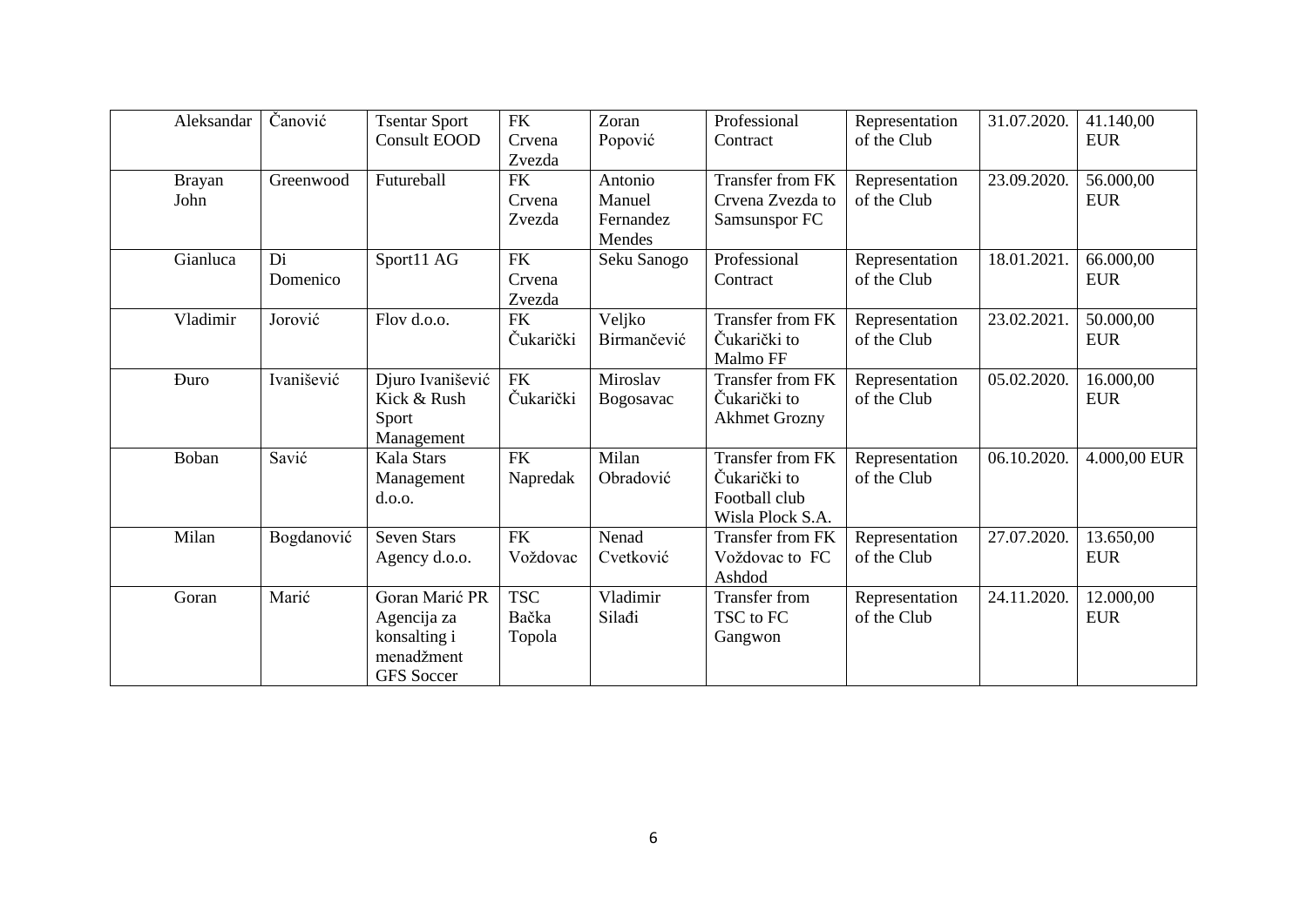| <b>Intermediary</b> |                |                                         | <b>Client</b> (player) |                | <b>Type of</b>             | <b>Duration of</b>  | <b>Date</b>           | <b>Value</b> |
|---------------------|----------------|-----------------------------------------|------------------------|----------------|----------------------------|---------------------|-----------------------|--------------|
| <b>Name</b>         | <b>Surname</b> | <b>Agency</b>                           | <b>Name</b>            | <b>Surname</b> | <b>Transaction</b>         | representation      |                       |              |
| Miroslav            | Prodanović     |                                         | Abubakar               | Sadick         | Representation<br>Contract | 2 years             | 13.05.2020.           |              |
| Ranko               | Stojić         |                                         | Matija                 | Mrkela         | Representation<br>Contract | 2 years             | 05.07.2020.           |              |
| Milan               | Biševac        | Foot Monde<br>d.o.o.                    | Nemanja                | Petrović       | Representation<br>Contract | Until<br>23.08.2022 | 22.02.2021.           |              |
| Milan               | Biševac        | Foot Monde<br>d.o.o.                    | Stefan                 | Colović        | Representation<br>Contract | 2 years             | 25.02.2021.           |              |
| Milan               | Biševac        | Foot Monde<br>d.o.o.                    | Mateja                 | Gašić          | Representation<br>Contract | 2 years             | 22.02.2021.           |              |
| Milan               | Biševac        | Foot Monde<br>d.o.o.                    | Siniša                 | Popović        | Representation<br>Contract | 2 years             | 01.08.2020.           |              |
| Milan               | Biševac        | Foot Monde<br>d.o.o.                    | Nikola                 | Jovanovski     | Representation<br>Contract | 2 years             | 01.08.2020.<br>$\ast$ |              |
| Vojislav            | Dragović       |                                         | Luka                   | Spoljarić      | Representation<br>Contract | 2 years             | 05.08.2020.           |              |
| Nemanja             | Tešić          |                                         | Veljko                 | Milošević      | Representation<br>Contract | 2 years             | 13.08.2020.           |              |
| Sead                | Hadžibulić     |                                         | Armin                  | Bošnjak        | Representation<br>Contract | 2 years             | 13.01.2021.           |              |
| Ivan                | Dragićević     | Ivan Dragićević<br>PR Complete<br>Sport | Aleksandar             | Jovanović      | Representation<br>Contract | 2 years             | 28.08.2020.           |              |
| Stefan              | Stojić         |                                         | Stefan                 | Mrinković      | Representation<br>Contract | 2 years             | 01.09.2020.           |              |
| Goran               | Stanojević     | S&L Sport<br>Representation             | Nikola                 | Grubišić       | Representation<br>Contract | 2 years             | 23.07.2020.           |              |
| Goran               | Stanojević     | S&L Sport<br>Representation             | Kiril                  | Pahomov        | Representation<br>Contract | 2 years             | 11.06.2020.           |              |